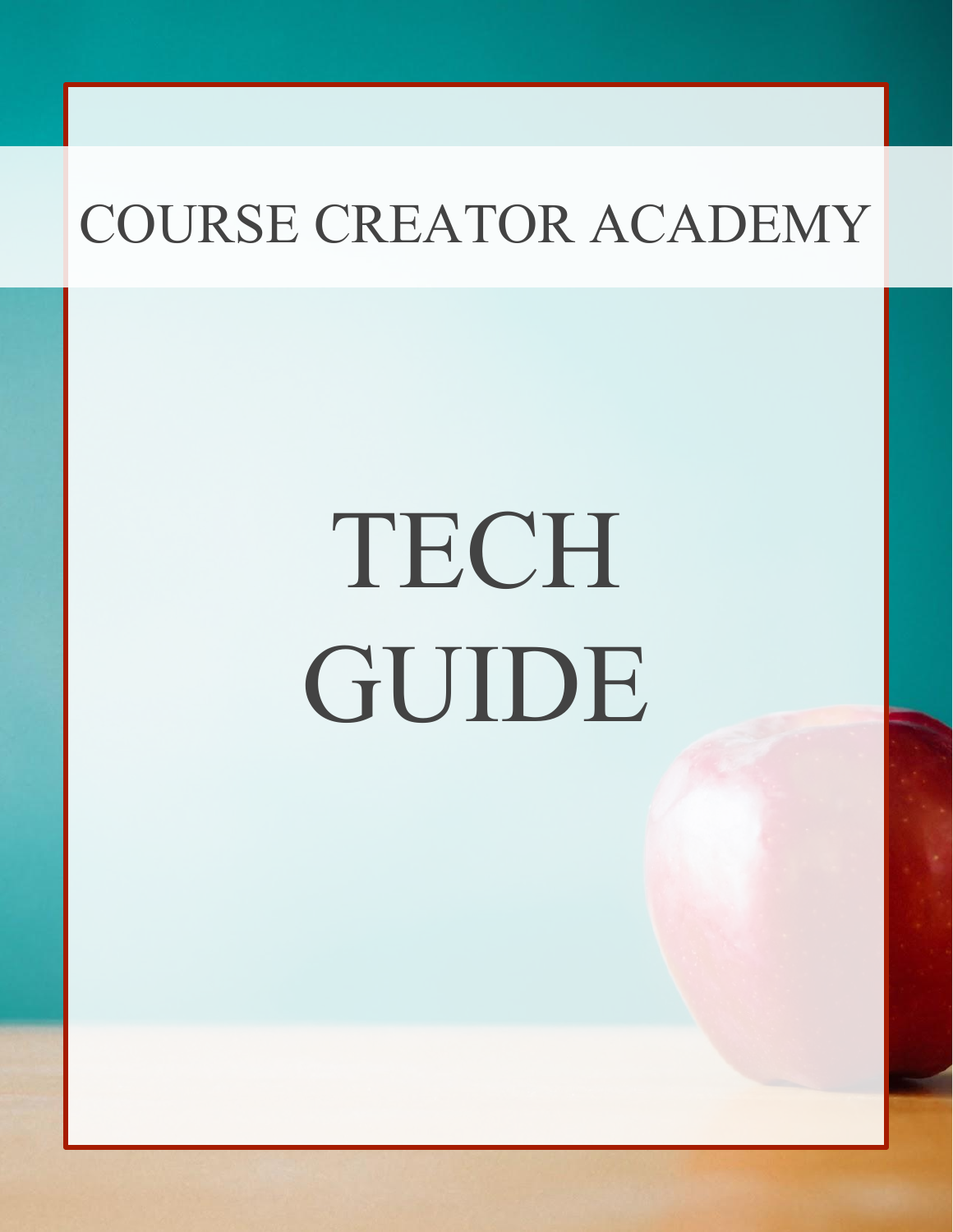Module 0 | Introduction & Overview

## TECH GUIDE

Software

**Screen Recording** 

OBS Studio (free) <https://obsproject.com/download>

**Video Editing**  Adobe Premiere Pro CC (\$20.99/month) <http://bit.ly/2mpIFoP>

iMovie (free on Mac)

Shotcut (free on PC or Mac) <https://shotcut.org/>

**Graphic Design** Canva (free) <https://www.canva.com>

Adobe Photoshop (\$9.99/month) <http://bit.ly/2mpIFoP>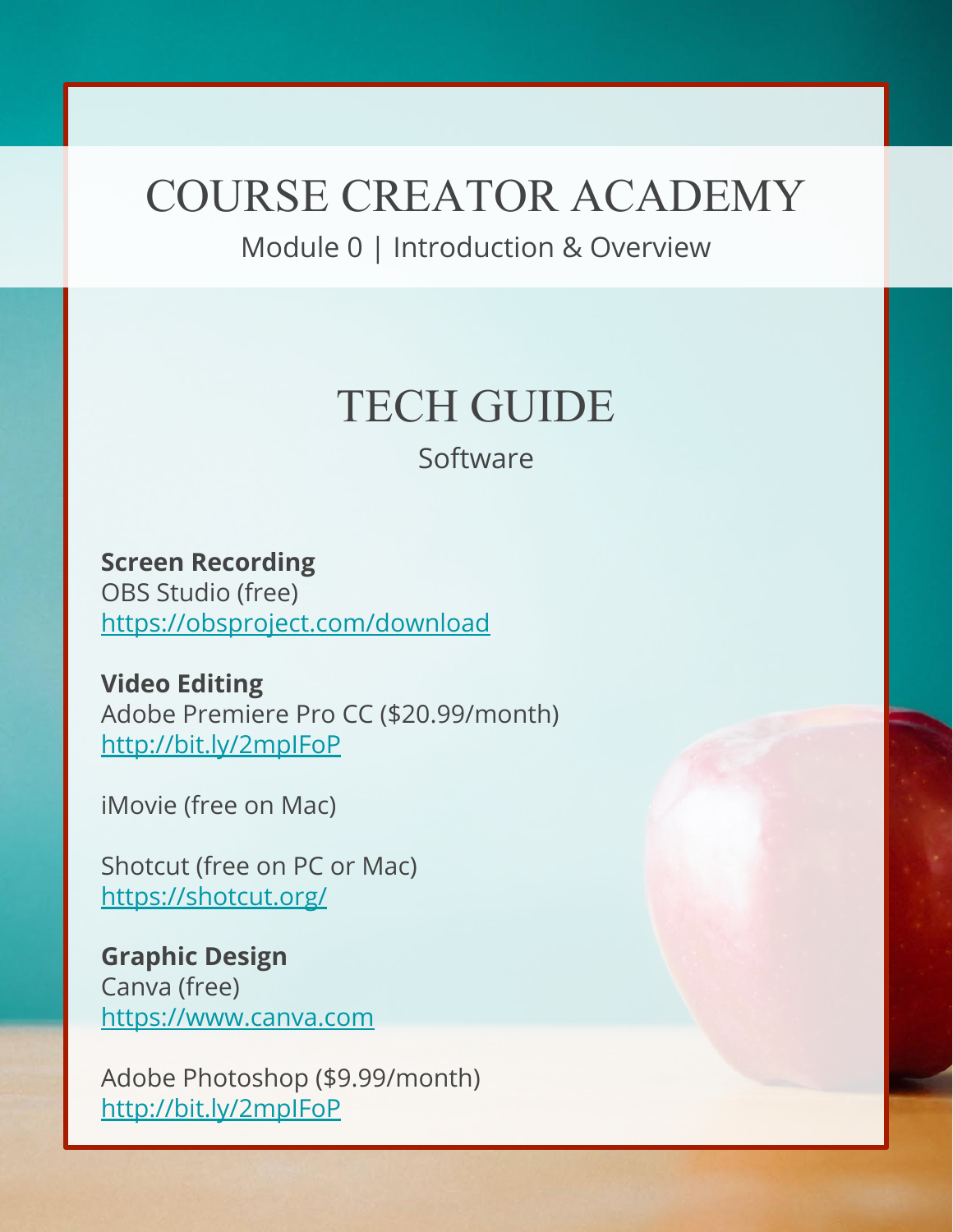Module 0 | Introduction & Overview

## TECH GUIDE

Software

#### **Course Platforms**

Teachable (plans start at free) <http://sendmeto.teachable.com/pN8Zt> *I personally use Teachable for several of my own courses, and it's the course platform that I recommend to most students. Their platform is affordable, looks great, provides all the features most course creators need, and is easy for both students and creators to operate.*

Kajabi (plans start at \$129) <https://newkajabi.com/>

*Kajabi is a very feature-rich software that is a bit more of an investment. Specifically, they provide more advanced sales pages and affiliate programs.*

Restrict Content Pro (\$99/year) <https://restrictcontentpro.com>

*Restrict Content Pro is a simple, affordable WordPress plugin that gets the job done without a whole lot of frills.*